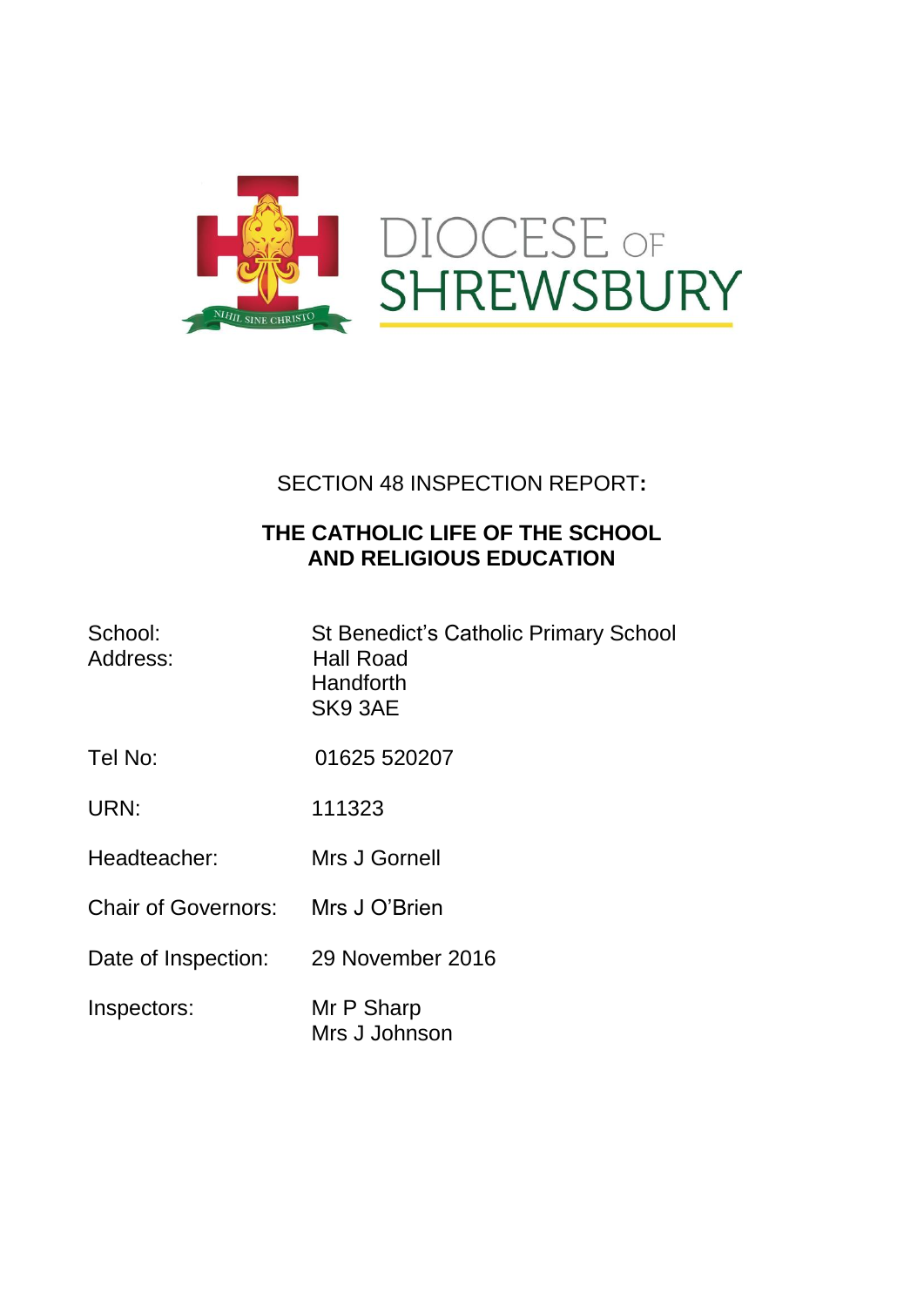# **As unique individuals we do our best at work and play for the love of God and others.**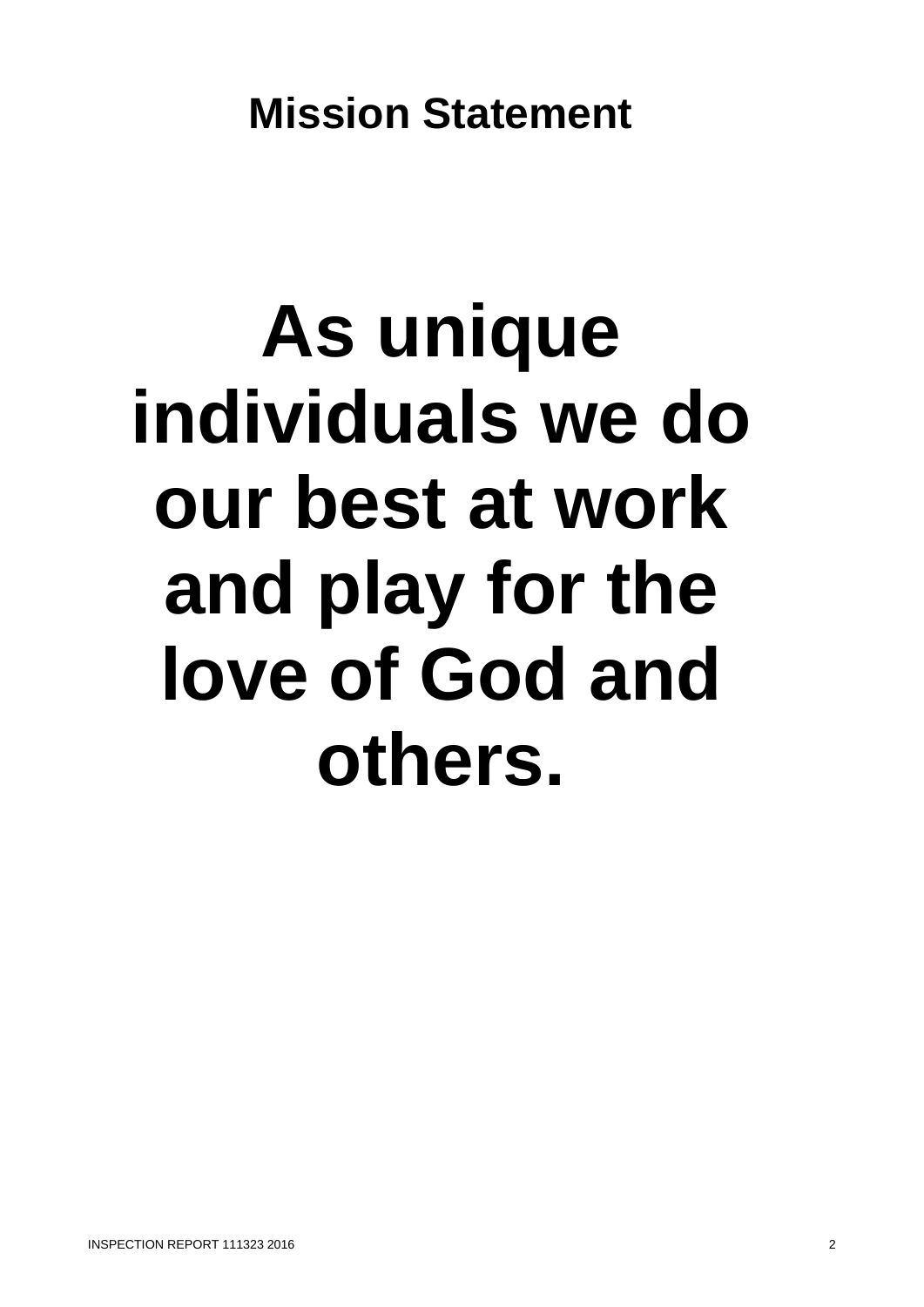# FACTUAL INFORMATION ABOUT THE SCHOOL

| Pupils                                   | <b>FS</b>                                           |           | Y1       | Y2       | Y3             | Y4 | Y5       | Y6       | Total       |
|------------------------------------------|-----------------------------------------------------|-----------|----------|----------|----------------|----|----------|----------|-------------|
|                                          | PT                                                  | <b>FT</b> |          |          |                |    |          |          |             |
| Number on roll                           | 0                                                   | 30        | 30       | 29       | 28             | 30 | 25       | 29       | 201         |
| Catholics on roll                        | 0                                                   | 18        | 13       | 18       | 19             | 21 | 16       | 21       | 126         |
| Other Christian denomination             | $\Omega$                                            | 1         | 3        | 4        | 5              | 2  | 5        | 3        | 23          |
| Other faith background                   | $\Omega$                                            |           | 4        | 2        | 1              | 2  |          | 2        | 13          |
| No stated religious affiliation          | $\Omega$                                            | 10        | 10       | 5        | 3              | 5  | 3        | 3        | 39          |
| Number of learners from ethnic<br>groups | $\mathbf 0$                                         | 7         | 8        | 8        | 4              | 7  | 5        | 7        | 46          |
|                                          |                                                     |           |          |          |                |    |          |          |             |
| <b>Total on SEN Register</b>             | $\Omega$                                            | $\Omega$  | 1        | 2        | $\overline{2}$ | 2  | 3        | 2        | 12          |
| Total with Statements of SEN             | $\Omega$                                            | $\Omega$  | $\Omega$ | $\Omega$ | $\Omega$       | 0  | $\Omega$ | $\Omega$ | $\mathbf 0$ |
| <b>FSM</b>                               | 0                                                   | 6         | 3        | 2        | 3              | 4  | 2        | 4        | 24          |
| Evaluaiana in laat aaadamia vaar         | $\Gamma$ ived term<br>$\sim$<br>Dermonant<br>$\sim$ |           |          |          |                |    |          |          |             |

| ∶ vear<br>Lxclusions in <sup>1</sup><br>academic<br>$-vr$<br>last | manen<br>$\sqrt{2}$ | term<br>ixed |  |
|-------------------------------------------------------------------|---------------------|--------------|--|
| deprivation<br>multiple<br>Index<br>Ωt                            |                     |              |  |

|              |                        | With reference to Year 6 - the Catholic schools to<br>which your pupils transferred |  |  |  |
|--------------|------------------------|-------------------------------------------------------------------------------------|--|--|--|
|              | <b>PUPILS TRANSFER</b> |                                                                                     |  |  |  |
| No of Pupils |                        | No of Pupils                                                                        |  |  |  |
|              |                        | 15                                                                                  |  |  |  |
|              |                        |                                                                                     |  |  |  |
|              |                        |                                                                                     |  |  |  |
|              |                        |                                                                                     |  |  |  |
|              |                        | Name of School<br>All Hallows Catholic College<br>St James' High School, Stockport  |  |  |  |

| RE TEACHING TIME                      |    | FS   |       | V2    | Y3    | Y4    | Y5    | Y6    | Total   |
|---------------------------------------|----|------|-------|-------|-------|-------|-------|-------|---------|
|                                       | DТ | ᇊ    |       |       |       |       |       |       |         |
| Total RE teaching time (Hours) -- per |    | hrs  | 2 hrs | 2 hrs | 2 hrs | 2 hrs | 2 hrs | 2 hrs | 16 hrs  |
| week                                  |    | 15   | 15    | 15    | 30    | 30    | 30    | 30    | 45 mins |
|                                       |    | mins | mins  | mins  | mins  | mins  | mins  | mins  |         |

| <b>STAFFING</b>                               |     | <b>NAME OF SCHOOL</b>      |      |
|-----------------------------------------------|-----|----------------------------|------|
| <b>Full-time teachers</b>                     | 9   | Published admission number | 30   |
| Part-time teachers                            |     | Number of classes          |      |
| Total full-time equivalent                    | 11  | Average class size KS1     | 29.5 |
| Support assistants                            |     | Average class size KS2     | 28   |
| Percentage of Catholic teachers f.t.e.        | 54% |                            |      |
| How many teachers teach RE (P) f.t.e.         | 9   |                            |      |
| Number of teachers with CCRS or equivalent    |     |                            |      |
| Number of teachers currently undertaking CCRS |     |                            |      |

#### **NAME OF SCHOOL**

| Published admission number |  |
|----------------------------|--|
| Number of classes          |  |
| Average class size KS1     |  |
| Average class size KS2     |  |

## **FINANCIAL DATA**

| EXPENDITURE $(E)$  | Last financial year<br>2015/2016 | <b>Current financial year</b><br>2016/2017 | Next financial year<br>2017/2018 |
|--------------------|----------------------------------|--------------------------------------------|----------------------------------|
| <b>RE</b>          | £3500                            | £4459.66                                   | £3000                            |
| English            | £8000                            | £9212.47                                   | £6000                            |
| <b>Mathematics</b> | £4000                            | £5059.32                                   | £3500                            |
| Science            |                                  |                                            |                                  |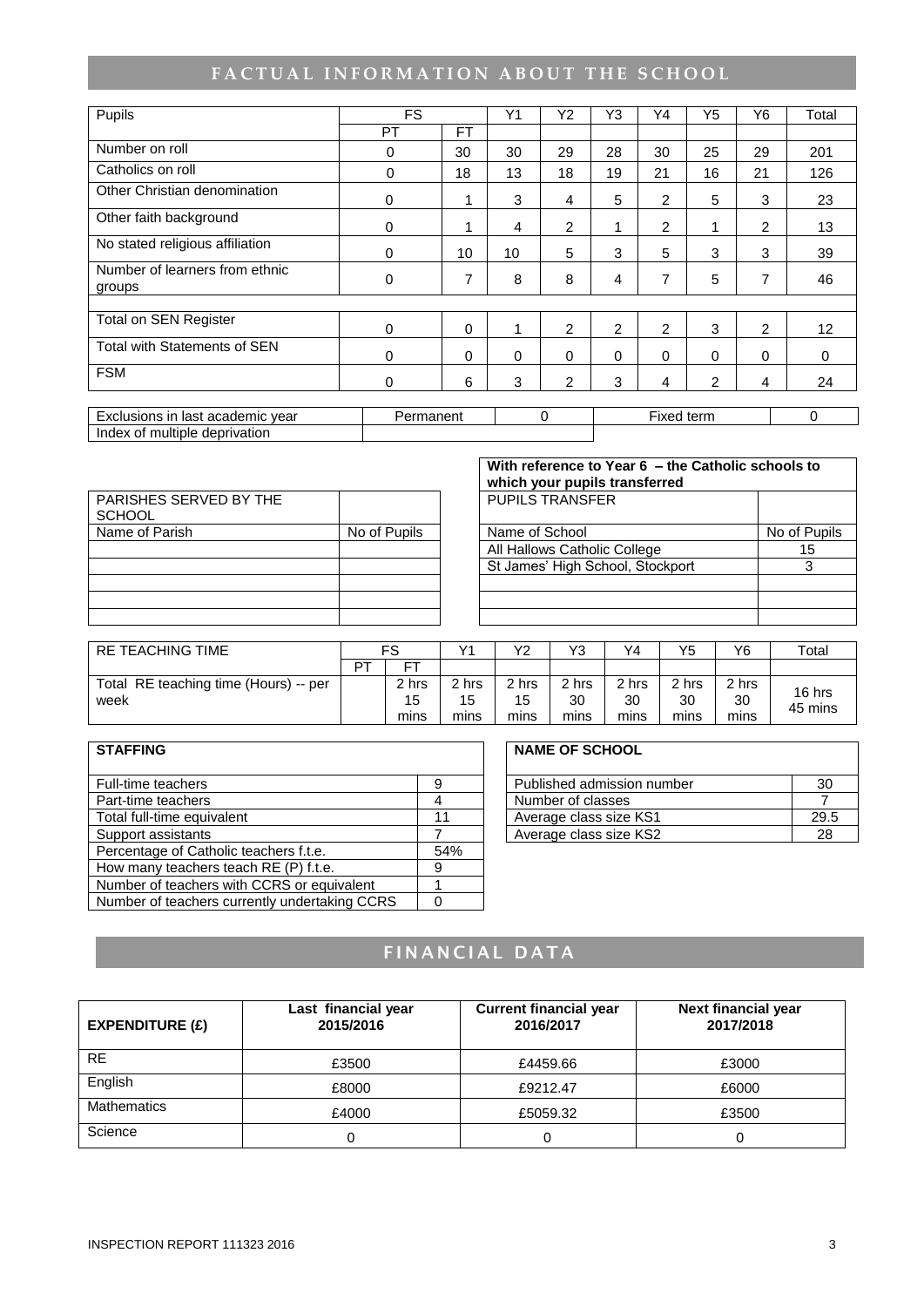| Key to judgements: Grade 1 is outstanding, grade 2 good, grade 3 | Judger |
|------------------------------------------------------------------|--------|
| requires improvement and grade 4 inadequate                      |        |

#### **OUTCOMES FOR PUPILS 1**

The children of St. Benedict's are proud of their school, they are highly motivated learners and as a result, make very good progress in their Religious Education across the school. The Catholic life of the school provides a nurturing, safe and secure environment in which they are effectively supported and challenged on their faith journey. At the end of Key Stage 2, many pupils' attainment is well above average. They are proud of their school community and are respectful to each other, adults and visitors. They are aware that there are people in the local and international community who need help and are eager to support these groups through prayer and fund raising. Through groups such as the School Council and Team Benedict the children organise guided reflections, prayers and fund raising. For example, throughout the year the children collect food to be distributed to the local community via "Hampers for Hope". The children also fund raise for C.A.F.O.D. and Mission Together. Pupils value the links the school has with the Parish as well as the local community and speak proudly of their achievements relating to these.

In the lessons observed pupils' behaviour was excellent, they were eager to participate in and contribute to the discussion. They express their own views and beliefs with confidence and are able to refer to the teachings of Jesus. In group discussions during the Y6 lesson observed on how people with disabilities should be treated, children listened attentively and were able to build on each other's views using Gospel values to support their comments.

The children have a very clear understanding of the school's mission statement, which was reviewed at the beginning of the school year. Their response to times of prayer and reflection is excellent. They are confident in organising collective worship within their classes, whole school and parish community. In collective worship observed the children chose the theme resources and organised the focal point. Children were confident to share their prayers and intentions with the whole group. Team Benedict, the school's 'Growing in Faith Team', has set up a prayer point which is a communal area that children can use for reflection and quiet prayer. Children are aware of and understand the key celebrations throughout the Liturgical Year. They appreciate the importance of prayer, meditation and praying together in class as well as their own private prayer. They understand that prayer is important in our relationship with God and know how Jesus taught us to pray.

Within this fully inclusive Catholic school there is a rich diversity of faith tradition, with all pupils displaying tolerance and respect for the beliefs of others, whilst remaining proud of their own faith traditions and confidently expressing their views and understanding.

#### **LEADERS AND MANAGERS 1**

The Headteacher provides outstanding leadership for the school. She has a secure grasp of the needs of the school and its community and is fully committed to ensuring the mission of the Church is carried out. In this task she is ably supported by the Religious Education subject leader. The school leaders, staff, governors, and Parish Priest are deeply committed to the school and the Church's mission in education.

The staff team share the vision for the school and all contribute to, and understand how , monitoring the quality of teaching and learning and collective worship, alongside rigorous self-evaluation, helps to inform the action plan for development and improvement of all areas in the Catholic life of the school. The school has developed a class tracking sheet to monitor the progress of children during the year. The Chair of Governors, who is the Religious Education Nominated Governor, knows the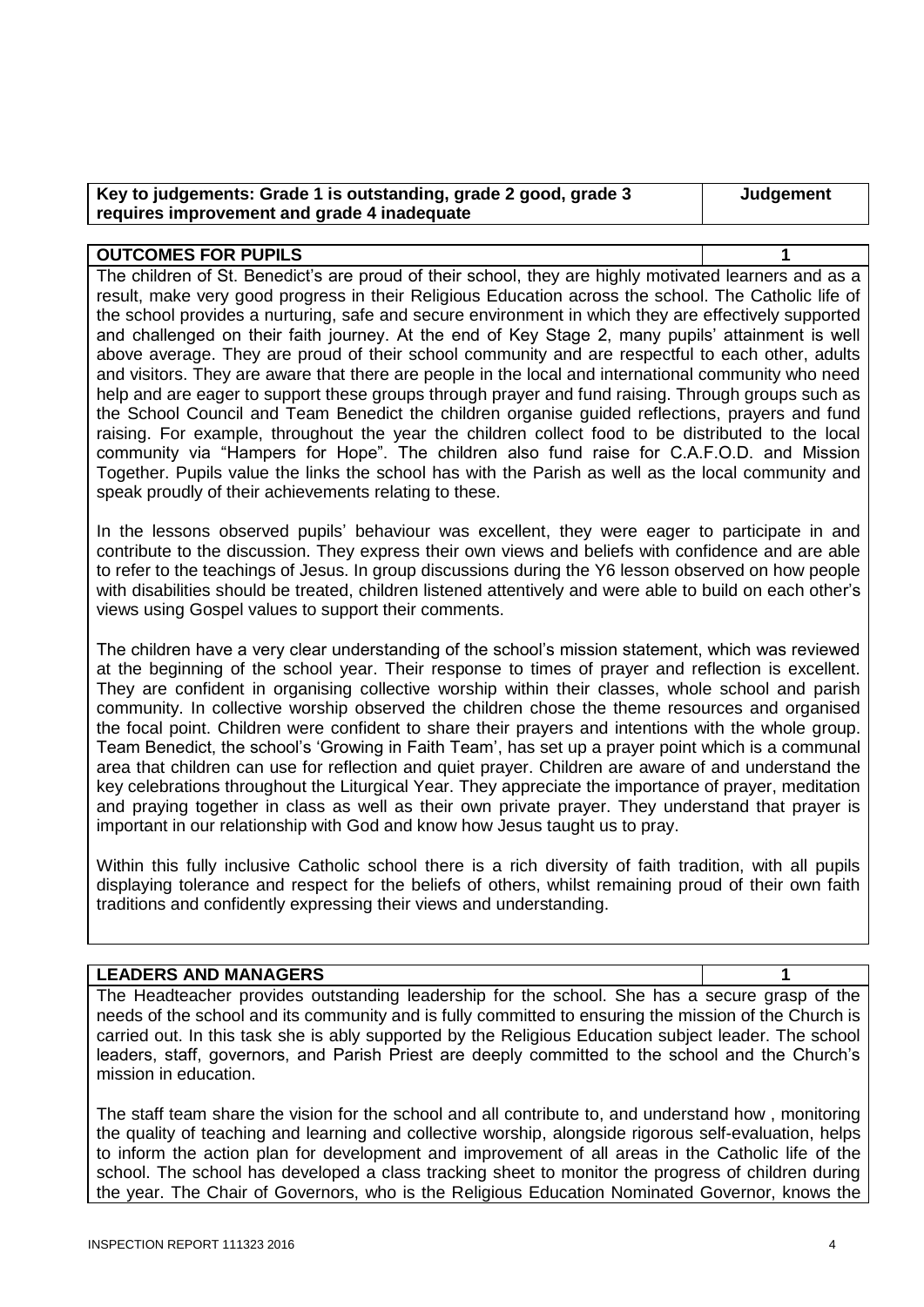school well and the Governing Body, whilst allowing the senior management team to drive the school forward, is exacting in their questioning and aware of their responsibilities. Governors receive regular reports from the Headteacher, attend appropriate training and are actively involved in the life of the school. The nominated governor for Religious Education accompanies staff on learning walks and meets with middle managers and children. Governors also attend liturgical services, school assemblies and assist with the sacramental programmes.

Leaders and managers are very clear on the need for targeted planning and strategic action to ensure the school continues to improve. They understand the need for rigour and that pupils' high attainment in each year group is crucial to achieving high standards. As a result in-service training for staff is identified and meets their individual needs. Where this cannot be met by expertise within the school, the school has sought and acted upon advice from the Diocese. In addition, staff attend courses provided by the Diocesan Education Service and other outside providers.

The Parish Priest visits the school every week to talk to children and staff. He works hard to support the Catholic life of the school and to encourage strong links between parish and school. He welcomes the impact of the good relationships between the school and the parish. He sees the school as a place where everyone is "Living out the spirit of the Gospels". Links with All Hallows High School have led to collaborative work being developed with nearby Catholic primary schools.

The questionnaires returned by the parents indicate strong support for the school. Parents are made welcome and attend class assemblies and school masses, as well as liturgical celebrations throughout the year. They are kept informed of all aspects of school life through newsletters and Religious leaflets. One returned questionnaire stated:

"I feel confident that St. Benedict's supports and encourages the values we share with the children at home. Here, the boys are taught an ethos and a manner of behaving that will support them throughout their lives. We really value the R.E. curriculum and how it builds on the Catholic nature of the school".

The children's questionnaires indicate that they are expected to work at school. They also show the children learn new things in their Religious Education lessons, enjoy praying together and the opportunities for quiet reflection.

#### **PROVISION 1**

In the lessons observed teaching was good. Teachers' planning successfully builds upon children's prior learning and understanding, enabling them to take the next step in their learning. The dialogue between children and adults is of a high quality. There was clear evidence of cross curricular links both in the lessons and assessment of pieces of work.

Scrutiny of children's books showed that marking was consistent with the school's marking policy, although next steps for learning were not always evident. Sometimes, pupils are given the opportunity to respond to the marking so that they progress their thinking, especially making links to Scripture and how this helps inform the way we, and others, live our lives.

The children enjoy the opportunities for role play, art, singing, discussion, reflection and quiet prayer. Teachers have strong subject knowledge which challenges and motivates children and contributes to their good progress. High quality resources including technology assist children's learning.

A cross curricular approach ensures that children are motivated and make good progress as learners. Children listen attentively and settle to well planned activities quickly, maintaining concentration and making progress in their learning. Children are given every opportunity to develop the spiritual, moral, social and cultural aspects of their learning.

Collective Worship is central to everything the school undertakes. A variety of opportunities for reflection, prayer and liturgy are planned and pupils respond enthusiastically. Many of the services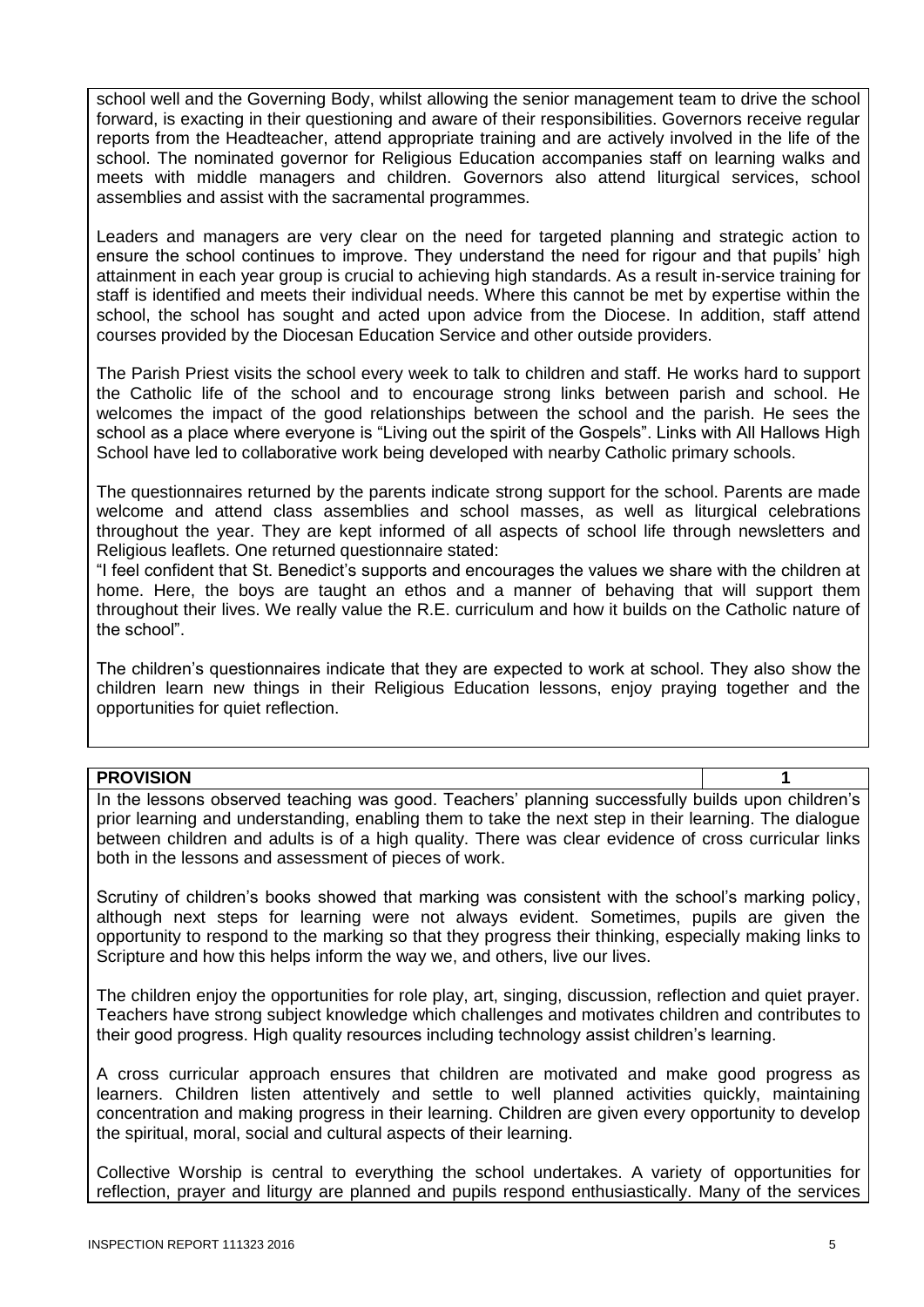are planned, organised and led by the children. Examples of children organising and leading collective worship were observed in both key stages. Children from different faith traditions are welcomed and form an integral part of the life of the school. Respect and tolerance are strengths of the school.

The introduction of Team Benedict has had a positive impact on the whole school community. The enthusiastic members of Team Benedict are rightly proud of their achievements, and can articulate how, with adult assistance, they have carried out a range of activities to support the faith journey of the pupils, including teaching them how to pray the Rosary, and about the life of St Benedict.

#### **OVERALL EFFECTIVENESS 1**

St. Benedict's is an outstanding Catholic primary school which provides high quality Religious Education. Children are highly motivated learners and as a result, make very good progress throughout the school.

The Catholic life of the school provides a safe, secure and nurturing environment in which children are effectively supported and challenged on their faith journey.

The dedicated and highly motivated Headteacher ensures the Church's mission in education is central to all the school undertakes. She is highly effective in sharing her vision with all stakeholders and as a result they respond with enthusiasm to new challenges. The Religious Education subject leader and staff provide support and all live out the Gospel values in their approach to the care of the children and in striving to improve outcomes for all.

Knowledgeable governors understand their strategic role and offer appropriate support and challenge to the Headteacher in maintaining and developing the Catholic life of the school.

Provision for pupils is very good and children are happy and well –motivated, and they respond positively to all the school does. They show care and support for each other and respect and tolerance for others' beliefs and values.

The pastoral care support and guidance provided by the school is valued by the children. The links with the parish community are excellent and the school's success in this area owes a great deal to the commitment of the Parish Priest.

Parents are overwhelmingly supportive of the school. They appreciate the strong ethos of the school and the Religious Education and Collective Worship it provides.

The community of St. Benedict's provides a warm, caring and supportive ethos where children feel valued, secure and supported. This is reflected in the Religious Education provided and informs the improvements that are being made. Staff, governors, parents and the parish community respect each other and show a commitment to assisting and joining the children in their faith journey.

#### **What the school could do to improve further**

- Develop the existing marking system to ensure that children understand what is required to sustain good progress in their Religious Education.
- Continue to collaborate with neighbouring Catholic schools to develop existing moderation and assessment activities, with particular reference to Levels of Attainment.
- Encourage and support staff to study and complete the Catholic Certificate of Religious Studies.